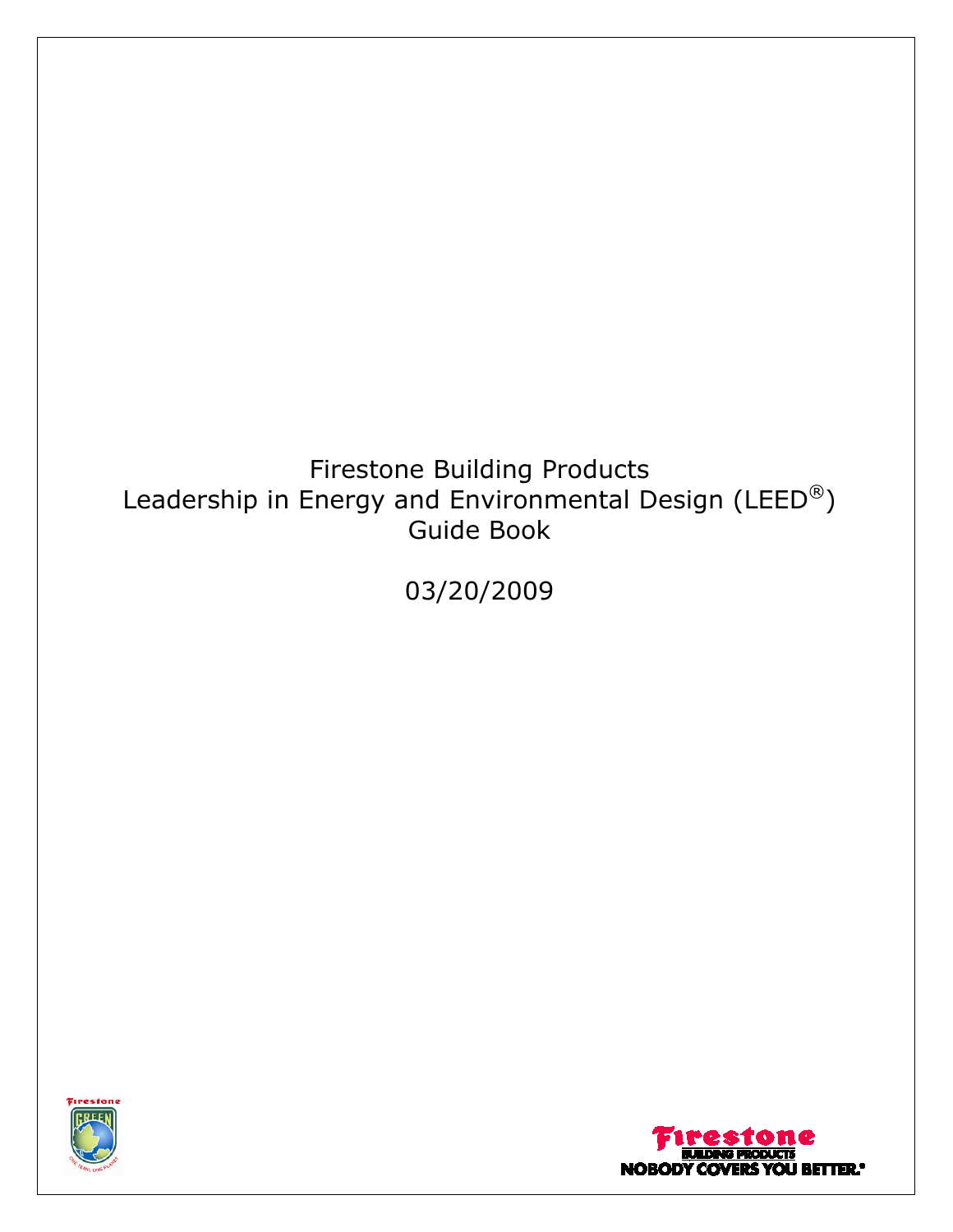The following guide gives a brief summary of the Leadership in Energy and Environmental Design program. Specifically it gives an overview of the standards set by LEED and how Firestone can contribute to a LEED certified project. It is important to note that the roofing system is only a part of the entire process. LEED encompasses the entire building envelope for certification. For additional information please refer to www.usgbc.org.

## **WHAT IS LEED?**

Leadership in Energy and Environmental Design (LEED) Green Building Rating Program™ is a nationally recognized standard for the design, construction, and performance of green buildings. LEED provides building owners with the tools that they need to have an immediate and measurable impact on their building performance. Promoting a "whole-building" design approach to sustainability, LEED recognizes performance in five key areas: sustainable site development, water savings, energy efficiency, materials selection, and indoor environmental quality.

## **HOW WAS LEED CREATED?**

The LEED was created in an effort to transform the building environment and shift the focus to sustainability by providing consistent standard for what constitutes green buildings. These standards were created using an open, consensus based process that has made LEED the green building choice for most Federal agencies and state and local governments.

## **WHAT IS LEED CERTIFICATION?**

To earn certification, a building must meet certain requirements and performance benchmarks that relate to the buildings environmental performance. Projects are awarded either a Certfied (26 points required), Silver (33 points required), Gold (39 points required) or Platinum (52 points required) certification depending in the number of credits they achieve. These credits are achieved by meeting the criteria set forth in their standards.

## **WHAT TYPE OF BUILDING DOES THE LEED PROGRAM INCLUDE?**

LEED provides standards and benchmarks for the following building types:

- New Construction and Major Renovations Neighborhood Development
- Existing Building Operations and Maintenance LEED for Schools
- Commercial Interiors Projects LEED for Retail
- Core and Shell Development Projects Homes
- Guidelines for Multiple Buildings and On-Campus Building Projects

## **WHAT IS LEED-NC VERSION 2.2?**

First published in 1998, LEED for New Construction and Major Renovation is a green building rating system that was designed to establish a standard for high-performance commercial and institutional projects. Common buildings associated with this system are: Schools, Multi-unit residential buildings, manufacturing plants, laboratories, and many others. Version 2.2 is the most current system released by LEED incorporating the best available science and technology.

## **WHAT IS COVERED IN LEED-NC VERSION 2.2?**

There are six categories dealing with environmental and energy design that is covered in LEED-NC. These are:

- Sustainable Sites (SS) Max. 14 points Water Efficiency (WE) Max. 5 points
- 
- Energy and Atmosphere (EA) Max. 17 points Indoor Environmental Quality (EQ) Max. 15 points
- Innovation and Design Process (ID) Max. 5 points Materials and Resources (MR) Max. 11 points

## **HOW DO FIRESTONE ROOFING PRODUCTS RELATE TO A NEW CONSTRUCTION PROJECT?**

Typically Firestone Roofing Products can be associated with the following sections of LEED-NC.

#### **• SS Credit 6.1 – Storm water Management • SS Credit 7.2 – Heat Island Effect**

- 
- 
- MR Credit 5 Regional Materials EQ Credit 4 Ozone Protection
- 
- EA Credit 1 Optimize Energy Performance. MR Credit 2 Construction Waste Management
- MR Credit 3 Resource Re-use MR Credit 4 Recycle Content
	-





- 
- 
- 
-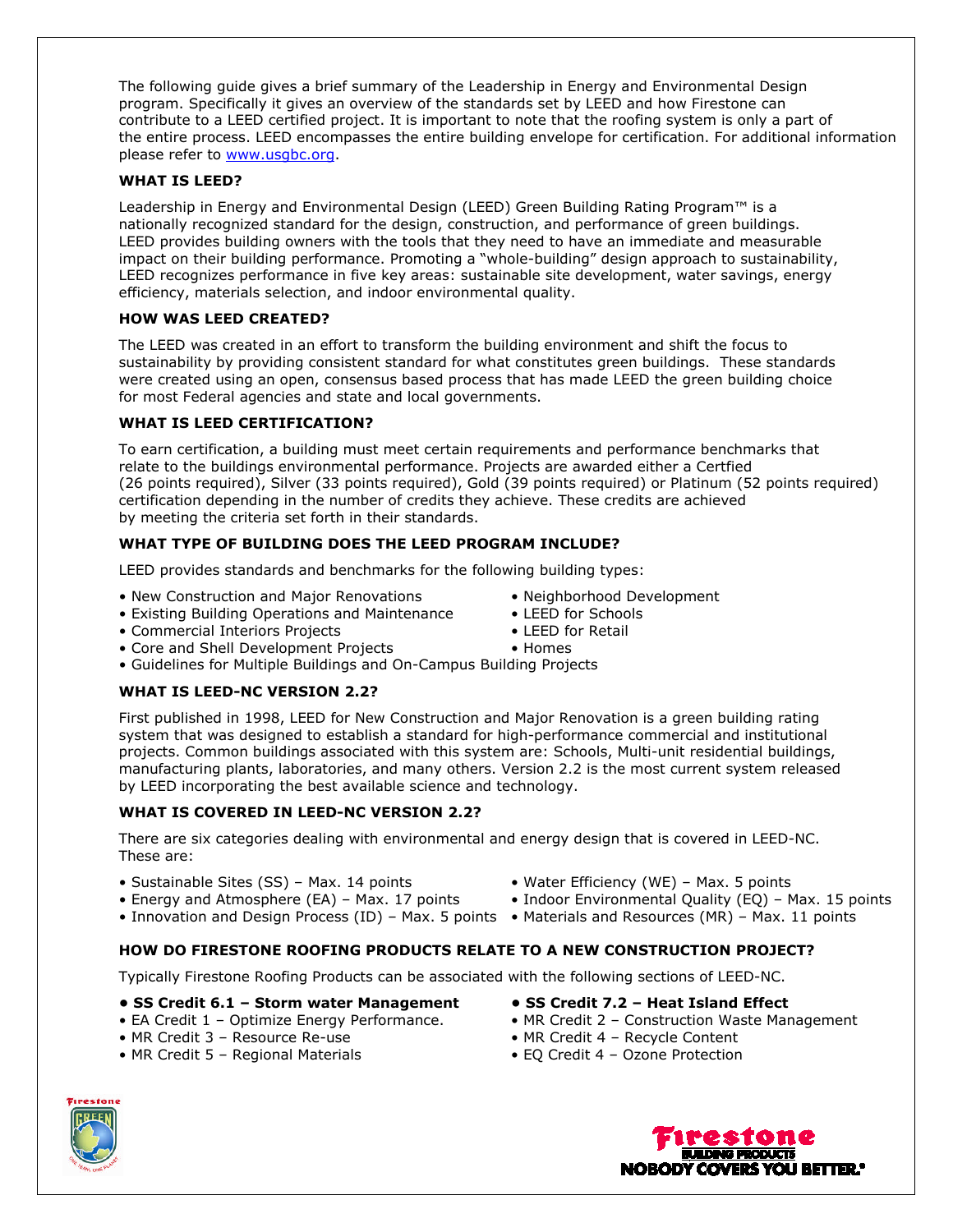## **LEED-NC VERSION 2.2 SYNOPSIS**

In the LEED-NC Version 2.2 manual there are two specific section where the Firestone Roofing System can directly relate to the achieving a LEED credit. These two sections are SS 6.1 for storm water management and SS 7.2 relating to the Heat Island Effect. Should the architect correctly specify the proper system a maximum of two (2) points can be awarded to the project.

Six other categories, as listed above, factor roofing into the specification however do not solely Rely on the roofing components for certification. The roofing components simply contribute to The overall benchmark that could lead to a point(s) being awarded to a project.

## **SUSTAINABLE SITES**

## **•SS CREDIT 6.1 – Stormwater Management: Quality Control (1 pt.)**

The intent of SS Credit 6.1 is to limit the disruption of natural water by reducing or eliminating pollution from storm water runoff. By specifying vegetated roofs, the stormwater can be retained on the roof and prevent increased pollution from stormwater run-off.

**Firestone Solution –** Firestone Fully Adhered RubberGard EPDM or UltraPly TPO systems can be used in conjunction with the LiveRoof Pre-Vegetative Modular Roof System to create Vegetative Roof Gardens. For Additional information please refer to the Firestone Technical Database Garden at www.firestonebpco.com.

## **•SS CREDIT 7.2 : Heat Island Effect: Roof (1 pt.)**

The intent of SS Credit 7.2 is to reduce the heat islands to minimize the impact on the environment.

There are three options to fulfill this requirement as follows:

**Option 1:** Use Roofing Materials have a Solar Reflective Index (SRI) equal or greater than the following table for 75% of the roof surface:

| <b>Roof Type</b> | Slope  | SRI |
|------------------|--------|-----|
| Low Sloped Roof  | < 2:12 |     |
| High Sloped Roof | 7.12   |     |

**Option 2:** Install a Vegetated Roof for at least 50% of the roof area

**Option 3:** Install high albedo and vegetated roof surface that meet the following criteria (Area of SRI Roof / 0.75) + (Area of vegetated Roof / 0.50)  $\geq$  Total Roof Area

Planted green roof Vegetative Module

LiveRoof Pre-Vegetative Module

Firestone UltraPly TPO Roof  $S.R.I. = 98$ 





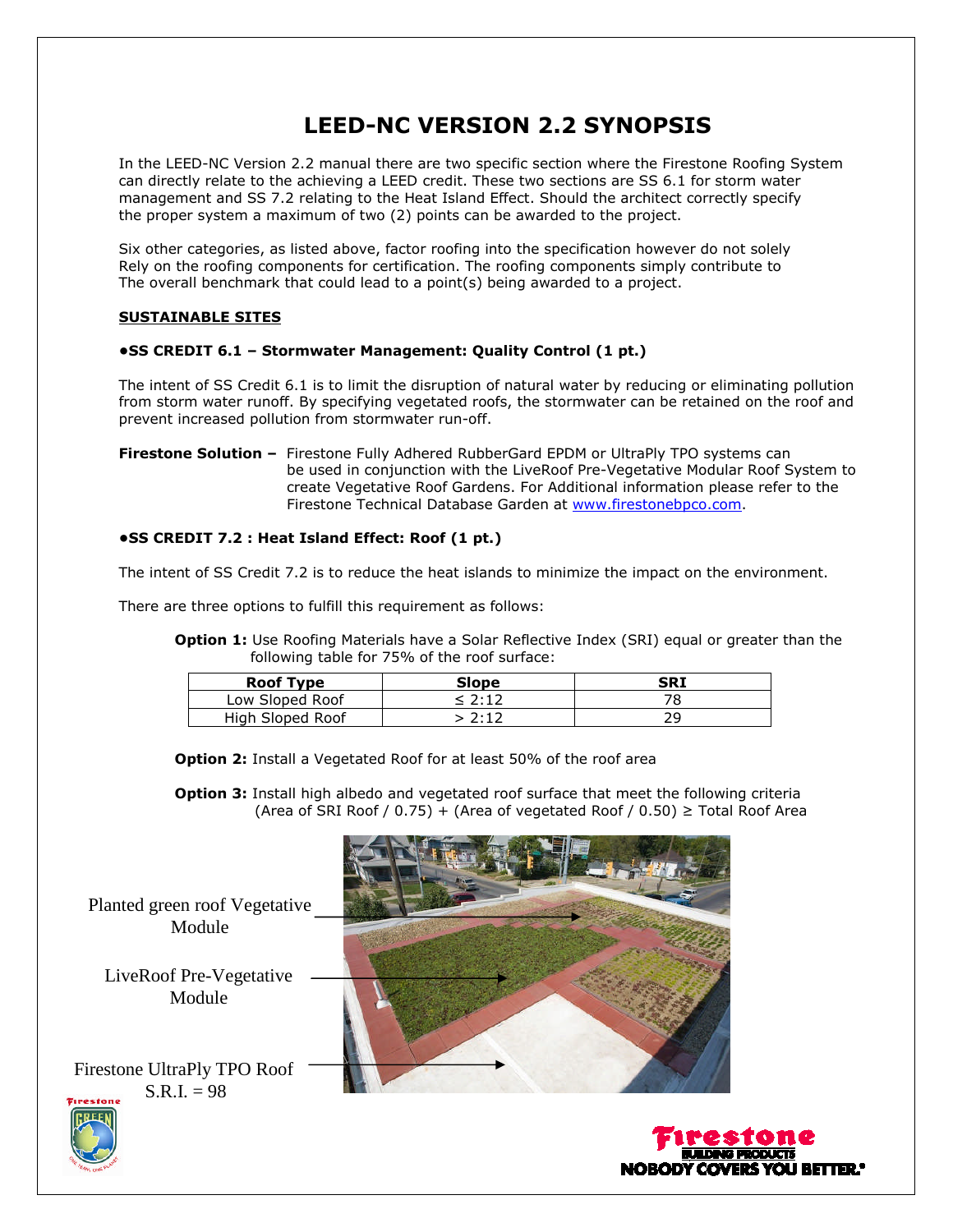#### **Solar Reflective Index:**

The Solar Reflective index is a measure of the constructed surface's ability to reflect solar heat. To calculate the SRI for a given material, you must obtain the reflectance (ASTM E 903) and Emittance (ASTM E 408) values for a specific product. Once these values have been determined The SRI can be calculated using ASTM E 1980.

Please refer to tables 2 and 2A for a listing of Firestone Roofing products that have been tested by the Cool Roof Rating Council. Table 2 products qualify for Low Slope Roofing and Table 2A qualify for Steep Slope Roofing:

- 
- UltraPly TPO White explition PC-100 Top Coat ReflexEON UltraPly TPO White SBS Metal Flash AL • ReflexEON UltraPly TPO – White • SBS Metal Flash AL
- UltraPly TPO  $XR What$
- 
- 

**Cool Roof Rating Values**

| (Table 2)                                                    |                          |                          |                                         |  |
|--------------------------------------------------------------|--------------------------|--------------------------|-----------------------------------------|--|
| <b>Product Name and</b><br>Product ID*                       | <b>Solar Reflectance</b> | <b>Thermal Emittance</b> | <b>Solar Reflective</b><br><b>Index</b> |  |
| <b>ReflexEON TPO White</b><br>$(0608 - 0014)$                | 0.84                     | 0.83                     | 105                                     |  |
| <b>UltraPly TPO White</b><br>$(0608 - 0008)$                 | 0.79                     | 0.85                     | 98                                      |  |
| UltraPly TPO Tan<br>$(0608 - 0015)$                          | 0.60                     | 0.81                     | 69                                      |  |
| <b>UltraPly TPO XR White</b><br>$(0608 - 0016)$              | 0.79                     | 0.78                     | 96                                      |  |
| Acrylitop PC-100 White<br>$(0608 - 0003)$                    | 0.82                     | 0.87                     | 102                                     |  |
| Acrylitop PC-100 Tan<br>$(0608 - 0002)$                      | 0.53                     | 0.88                     | 62                                      |  |
| Acrylitop PC-100 Gray<br>$(0608 - 0001)$                     | 0.32                     | 0.88                     | 34                                      |  |
| Acrylitop PC-100 Base<br>$(0608 - 0006)$                     | 0.60                     | 0.88                     | 71                                      |  |
| <b>SBS Metal Flash AL</b><br>$(0608 - 0009)$                 | 0.81                     | 0.44                     | 92                                      |  |
| <b>RubberGard EcoWhite</b><br><b>EPDM</b><br>$(0608 - 0014)$ | 0.80                     | 0.84                     | 99                                      |  |
| Aluminum Fibered Coating<br>$(0608 - 0013)$                  | 0.67                     | 0.38                     | 66                                      |  |
| APP 180 White<br>$(0608 - 0011)$                             | 0.31                     | 0.87                     | 32                                      |  |
| APP 180 FR White<br>$(0608 - 0019)$                          | 0.31                     | 0.89                     | 33                                      |  |
| APP 180 COOL White<br>$(0608 - 0020)$                        | 0.30                     | 0.88                     | 31                                      |  |
| APP 180 FR COOL White<br>$(0608 - 0018)$                     | 0.32                     | 0.87                     | 33                                      |  |
| APP Premium White<br>$(0608 - 0017)$                         | 0.32                     | 0.88                     | 34                                      |  |
| <b>SBS Granule White</b><br>$(0608 - 0012)$                  | 0.31                     | 0.88                     | 32                                      |  |
| SBS FR Cap<br>$(0608 - 0026)$                                | 0.31                     | 0.89                     | 33                                      |  |
| <b>SBS Premium White</b><br>$(0608 - 0024)$                  | 0.30                     | 0.88                     | 31                                      |  |
| SBS Premium FR White<br>$(0608 - 0023)$                      | 0.29                     | 0.88                     | 30                                      |  |
| SBS Torch White<br>$(0608 - 0022)$                           | 0.31                     | 0.88                     | 32                                      |  |



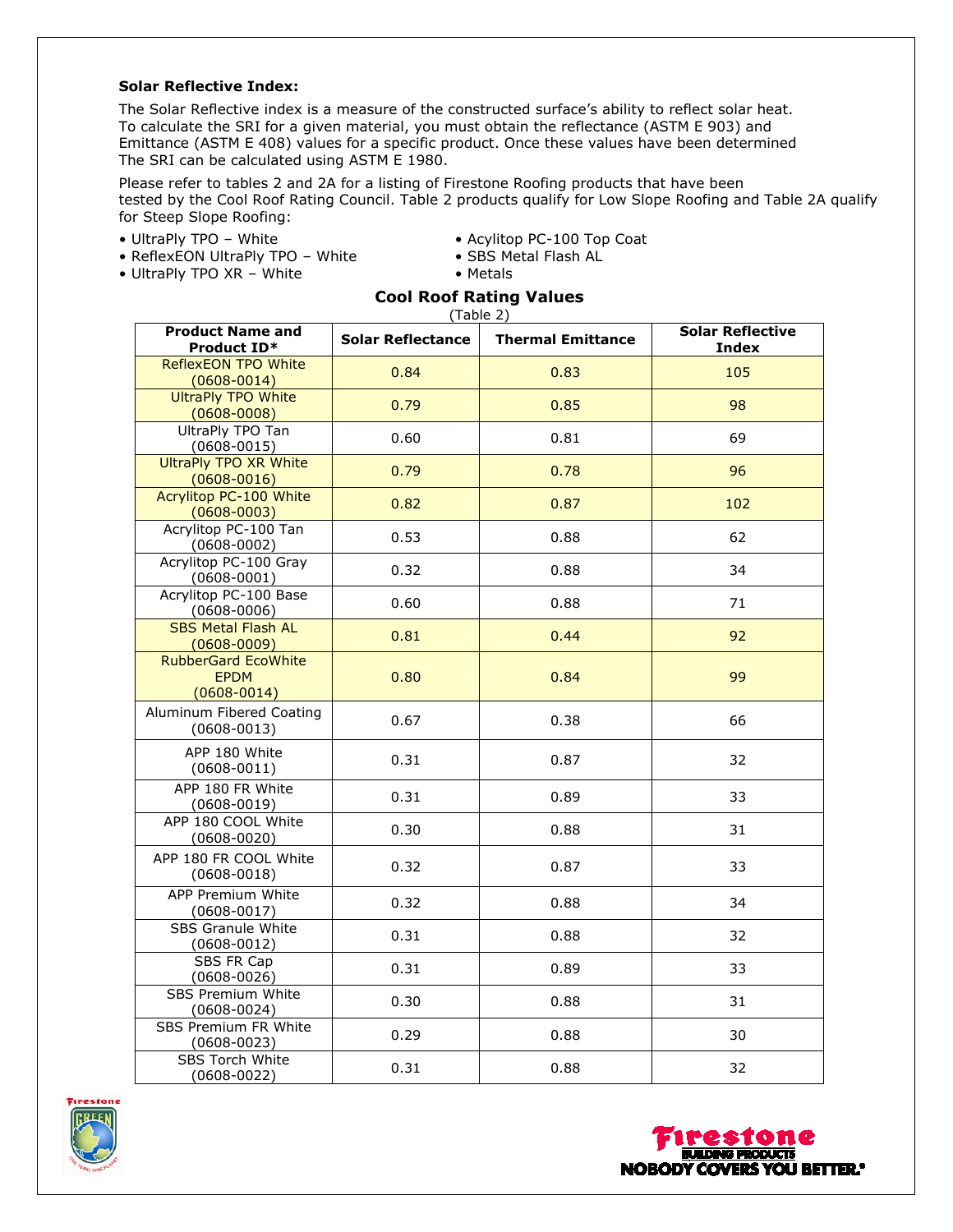| <b>Product Name and</b><br><b>Product ID</b> | <b>Solar Reflectance</b> | <b>Thermal Emittance</b> | <b>Solar Reflective</b><br>Index |
|----------------------------------------------|--------------------------|--------------------------|----------------------------------|
| SBS FR Torch White<br>(0608-0021)            | 0.31                     | 0.88                     | 32                               |
| <b>SBS Premium FR Torch</b><br>(0608-0025)   | 0.32                     | 0.88                     | 34                               |
| Fluropon Sandstone<br>0806-0007              | 0.51                     | 0.84                     | 58                               |
| Fluropon Bone White<br>0806-0006             | 0.70                     | 0.84                     | 85                               |
| Fluropon Regal White<br>0806-0008            | 0.70                     | 0.85                     | 85                               |
| Fluropon Cityscape<br>0806-0004              | 0.35                     | 0.84                     | 36                               |
| Fluropon Solar White<br>0806-0003            | 0.70                     | 0.85                     | 85                               |
| Fluropon Stone White*                        | 0.57                     | 0.86                     | 67                               |
| Fluropon Almond*                             | 0.57                     | 0.86                     | 67                               |
| Fluropon Sierra Tan*                         | 0.35                     | 0.86                     | 37                               |
| Fluropon Terra Cotta*                        | 0.34                     | 0.87                     | 36                               |
| Fluropon Regal Red*                          | 0.42                     | 0.84                     | 45                               |
| Fluropon Classic Copper*                     | 0.42                     | 0.86                     | 46                               |
| Fluropon Champagne<br>Metallic*              | 0.37                     | 0.83                     | 38                               |
| Fluropon Silver Metallic*                    | 0.59                     | 0.77                     | 67                               |

*NOTE: Solar Reflectance and Emittance Values were taken from Energy Star and Cool Roof Rating Council. \* Indicates Energy Star values.*

#### **ENERGY AND ATMOSPHERE**

#### **•EA CREDIT 1: Optimize Energy Performance (1-10 pts)**

The intent of EA Credit 1 is to achieve higher levels of energy performance throughout the entire building to reduce the environmental impacts for Energy overuse. In order to comply with this credit and to achieve the maximum number of points, the building must show a percentage increase in energy savings per ASHREA/ESNA.

**Firestone Solution:** The use of Firestone ISO 95+ roofing insulation can significantly add to the overall performance of the building's energy savings. In addition, the use of a Reflective or Vegetative Roof Systems can also increase the overall efficiency of the building.

> **Note:** It is important to consider that Northern States may benefit from RubberGard EPDM due to the increased heating days.



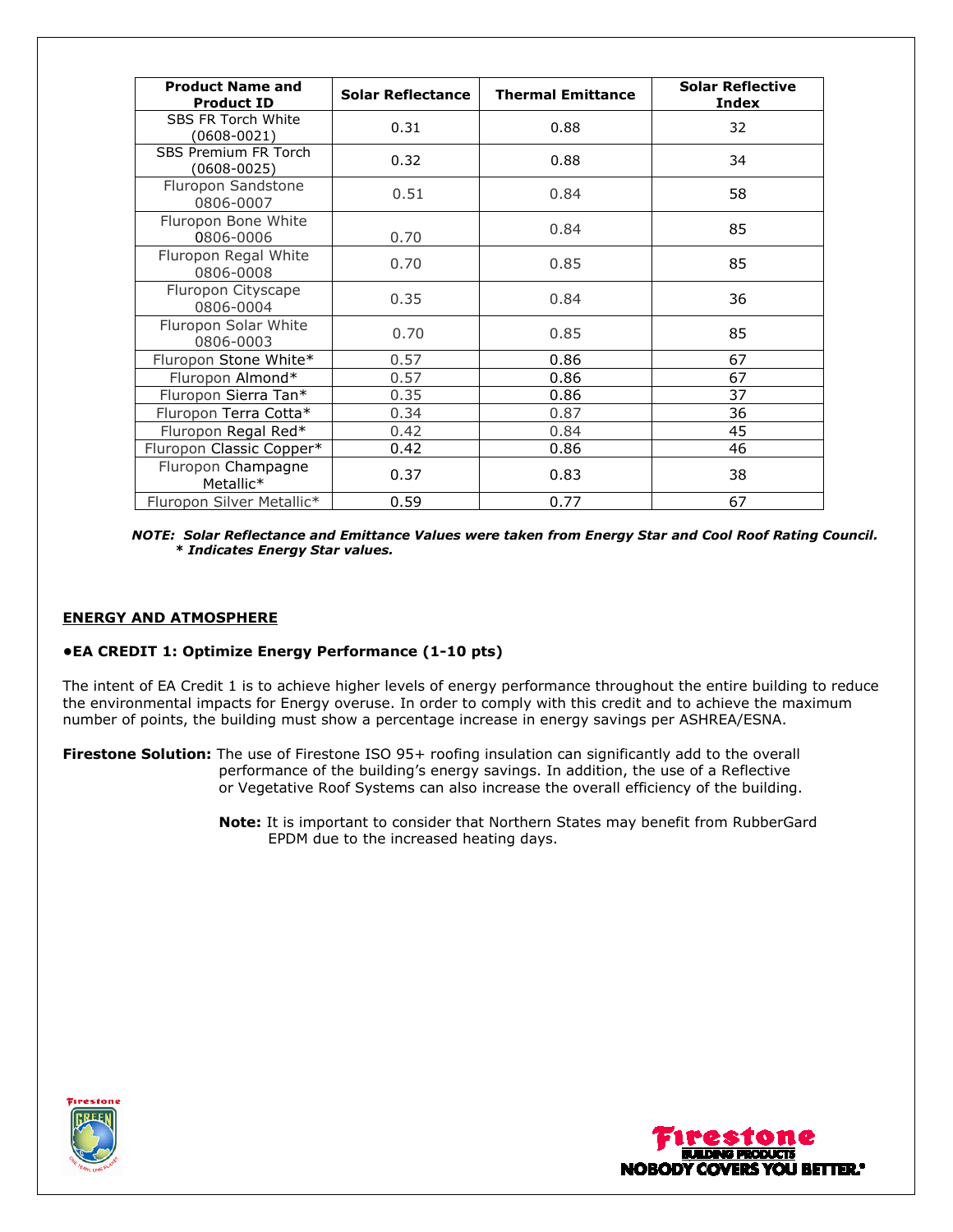## **MATERIALS AND RESOURCES**

#### **•MR CREDIT 2.1: Construction Waste Management: Divert 50% from Disposal (1 pt.)**

The intent of MR Credit 2.1 is to Divert construction debris from disposal in landfills by recycling resources back into the manufacturing process. The goal of this credit is to recycle or salvage at least 50% of construction or demolition debris.

#### **•MR CREDIT 2.2: Construction Waster Management: Divert 75% from Disposal (2 pts.)**

The intent of MR Credit 2.1 is to divert construction debris from disposal in landfills by recycling resources back into the manufacturing process. The goal of this credit is to recycle or salvage at least 75% of construction or demolition debris.

**Firestone Solution:** Firestone currently has embarked on an EPDM recycling program. This program includes the Recycling of Ballasted or Mechanically Attached EPDM. For addition information please contact Firestone Building Products at 1-800-428-4511.

#### **•MR CREDIT 3.1: Material Reuse: 5% (1 pt.)**

The intent of MR Credit 3.1 is to reuse building materials in order to reduce waste. Salvaged materials should constitute a minimum of 5% based on cost of the total value of materials on the project.

#### **•MR CREDIT 3.2: Material Reuse: 10% (2 pts.)**

The intent of MR Credit 3.1 is to reuse building materials in order to reduce waste. Salvaged materials should constitute a minimum of 10% based on cost of the total value of materials on the project.

**Firestone Solution:** Firestone suggests opportunities in re-using ballast, insulation (non wet or damaged).

#### **•MR CREDIT 4.1 Recycle Content: 10% (1 pt.)**

The intent of MR Credit 4.1 is to increase the demand for building products that incorporate recycle content. Recycled material should constitute at least 10% based on the total value of the materials on the project.

#### **•MR CREDIT 4.2 Recycle Content: 20% (2 pt.)**

The intent of MR Credit 4.1 is to increase the demand for building products that incorporate recycle content. Recycled material should constitute at least 20% based on the total value of the materials on the project.

**Firestone Solution:** Firestone, in a an effort to meet this requirement uses the following amounts of post industrial and post consumer waste: (metals may have more accurate percentages given if requested at time of order placement)



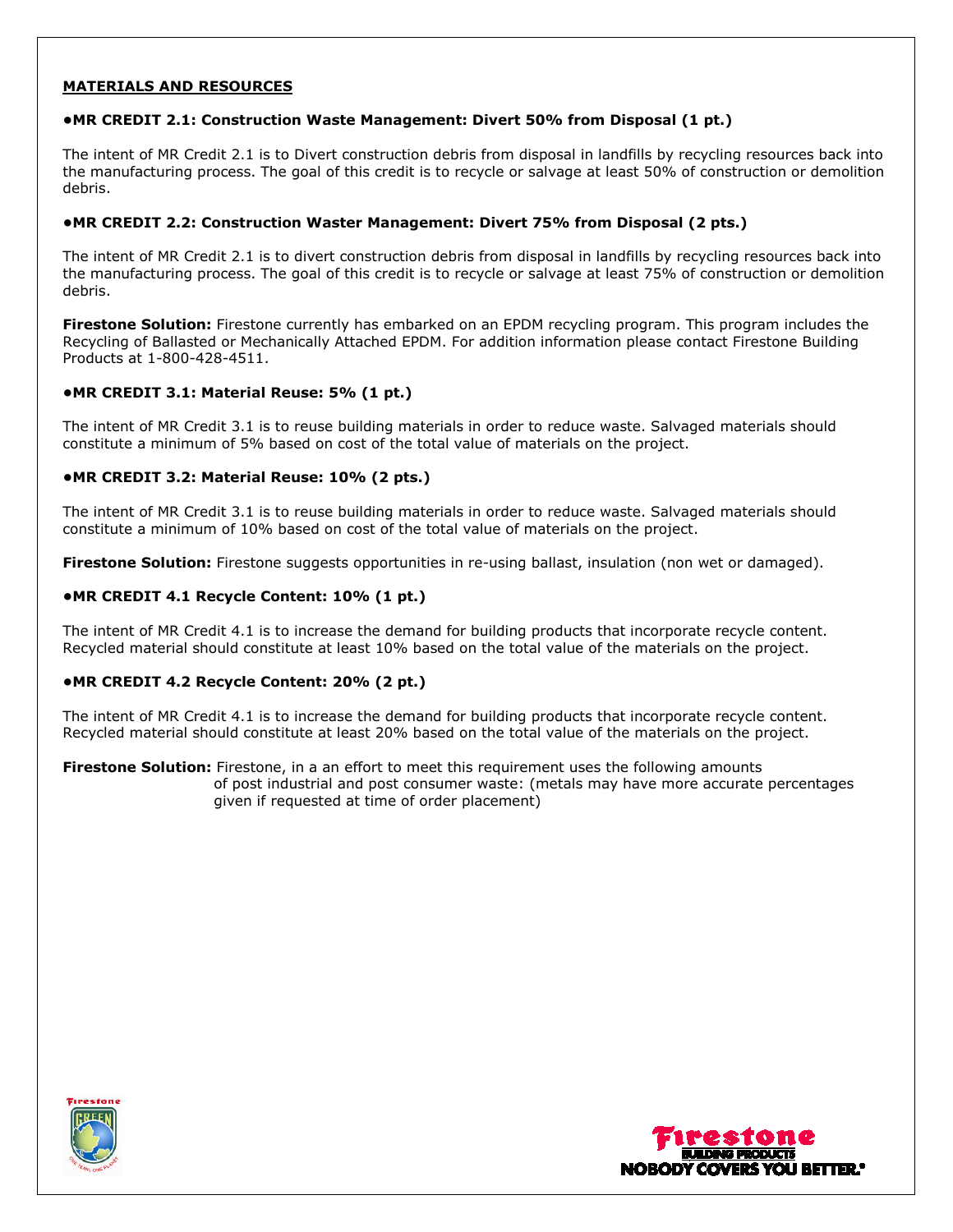## **FIRESTONE BUILDING PRODUCTS MR CREDIT 4.1 AND 4.2: RECYCLED CONTENT**

(Table 3)

| <b>Firestone Product</b>                                                                                   | <b>Post Industrial Waste</b>      | <b>Post Consumer Waste</b>        |
|------------------------------------------------------------------------------------------------------------|-----------------------------------|-----------------------------------|
| ReflexEON TPO White                                                                                        | 15%                               | $0\%$                             |
| UltraPly TPO White                                                                                         | 15%                               | 0%                                |
| UltraPly TPO Tan                                                                                           | 15%                               | $0\%$                             |
| UltraPly TPO XR White                                                                                      | 15%                               | 0%                                |
| Acrylitop PC-100 White                                                                                     | $0\%$                             | 0%                                |
| Acrylitop PC-100 Tan                                                                                       | $0\%$                             | $0\%$                             |
| Acrylitop PC-100 Gray                                                                                      | $0\%$                             | 0%                                |
| Acrylitop PC-100 Base                                                                                      | $0\%$                             | 0%                                |
| <b>SBS Metal Flash AL</b>                                                                                  | $0\%$                             | 0%                                |
| Aluminum Fibered Coating                                                                                   | $0\%$                             | 0%                                |
| APP 180 White                                                                                              | $0\%$                             | 6%                                |
| APP 180 FR White                                                                                           | $0\%$                             | 6%                                |
| APP 180 COOL White                                                                                         | $0\%$                             | 6%                                |
| APP 180 FR COOL White                                                                                      | 0%                                | 6%                                |
| APP Premium White                                                                                          | $0\%$                             | 6%                                |
| <b>SBS Granule White</b>                                                                                   | $0\%$                             | 4%                                |
| SBS FR Cap                                                                                                 | $0\%$                             | 4%                                |
| SBS Premium White                                                                                          | $0\%$                             | 5%                                |
| <b>SBS Premium FR White</b>                                                                                | $0\%$                             | 5%                                |
| SBS Torch White                                                                                            | 0%                                | 3%                                |
| <b>SBS FR Torch White</b>                                                                                  | $0\%$                             | 3%                                |
| <b>SBS Premium FR Torch</b>                                                                                | $0\%$                             | 5%                                |
| <b>RubberGard EPDM</b>                                                                                     | $0\%$                             | $0\%$                             |
| ISO 95+ Insulation                                                                                         | Average 19% (thickness dependant) | Average 15% (thickness dependant) |
| Steel (Galvanized and Galvalume)                                                                           | 7.3%                              | 23%                               |
| Aluminum Painted (3xxx)                                                                                    | Up to 100% scrap between the two  |                                   |
| Aluminum Anodized (5005)                                                                                   | 30 - 60% varies between the two   |                                   |
| Copper                                                                                                     | $82 - 95%$                        |                                   |
| Zinc (total recycle content)                                                                               | $30 - 40%$                        |                                   |
| If more accurate recycle content is required contact Firestone Building Products prior to order placement. |                                   |                                   |

- **Note:** a) Please understand that this is only a small amount of Firestone materials that may be used on a Roofing assembly.
	- b) For further recycled contents please refer to the corresponding Technical Information Sheet (T.I.S.) located at www.firestonebpco.com.
	- c) True recycle content of a metal order may be requested at time of order placement and the information specific to that metal coil will be furnished. Some limitations apply, contact Firestone Building Products.

## **MR CREDIT 5.1: Regional Materials: 10% Regional Manufacturing (1 pt.)**

The intent of MR Credit 5.1 is to increase demand for local products and reducing the environmental impacts from transportation. This credit is achieved by using a minimum of 10% of the materials of the total sum of the building that have been manufactured within 500 miles of the project.

#### **MR CREDIT 5.2: Regional Materials: 10% Regional Manufacturing (2 pts.)**

The intent of MR Credit 5.2 is to increase demand for local products and reducing the environmental impacts from transportation. This credit is achieved by using a minimum of 20% of the materials of the total sum of the building that have been manufactured within 500 miles of the project.

**Firestone Solution:** Firestone currently has 21 manufacturing plants across the country in order to bring the highest quality products close to home.



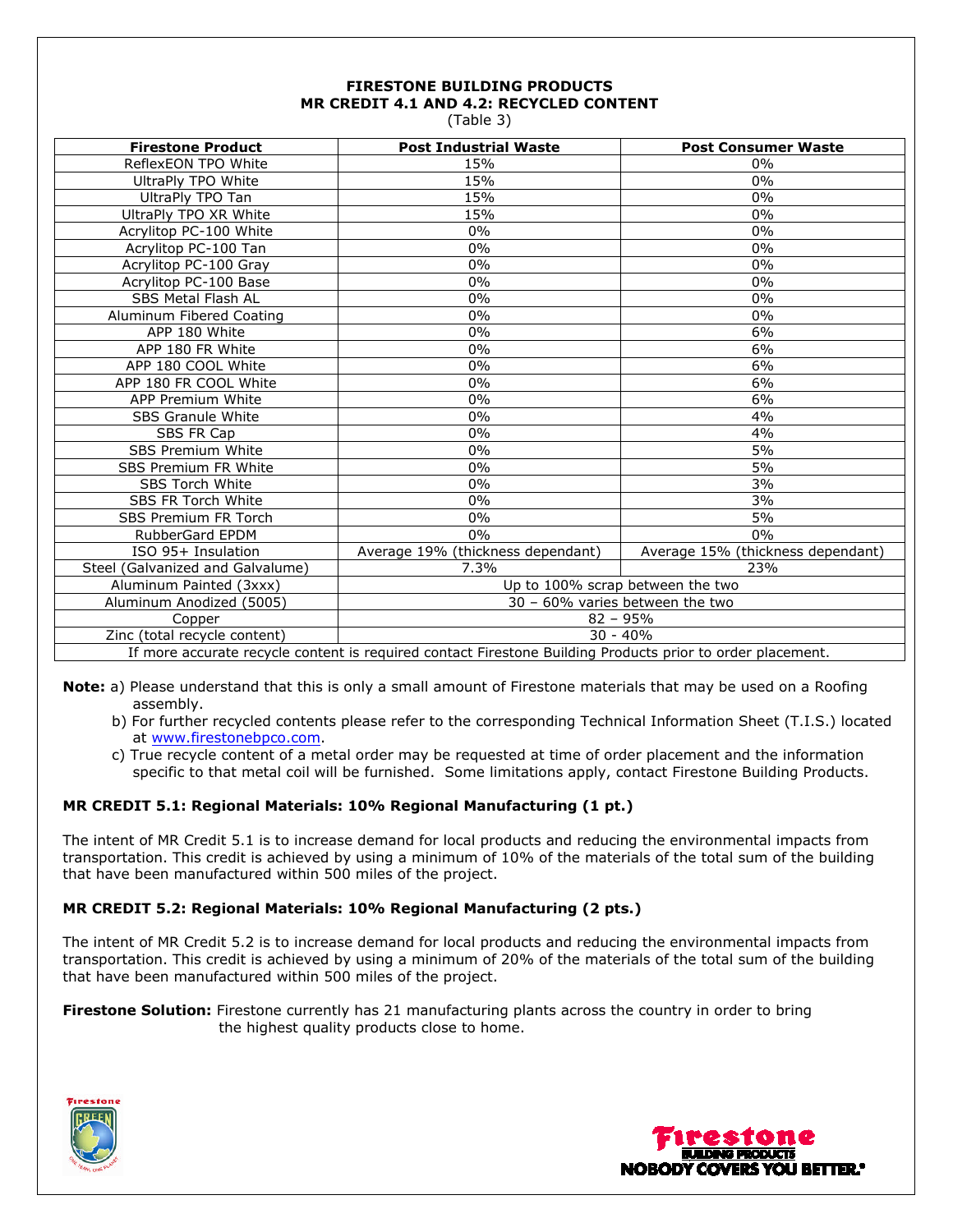## **FIRESTONE BUILDING PRODUCTS MR CREDIT 5.1 AND 5.2: RECYCLED CONTENT**

|                                                                                                                                                                                                                                                  | (table 4)                                                                                                                                                                                                                                                                                                                                                                                                                                                                                                                                                      |  |
|--------------------------------------------------------------------------------------------------------------------------------------------------------------------------------------------------------------------------------------------------|----------------------------------------------------------------------------------------------------------------------------------------------------------------------------------------------------------------------------------------------------------------------------------------------------------------------------------------------------------------------------------------------------------------------------------------------------------------------------------------------------------------------------------------------------------------|--|
| <b>Manufacturing Location</b><br><b>Firestone Product</b>                                                                                                                                                                                        |                                                                                                                                                                                                                                                                                                                                                                                                                                                                                                                                                                |  |
| ReflexEON TPO White                                                                                                                                                                                                                              | Muscle Shoals, AL                                                                                                                                                                                                                                                                                                                                                                                                                                                                                                                                              |  |
| UltraPly TPO White                                                                                                                                                                                                                               | Muscle Shoals, AL; Wellford, SC; Las Vegas, NV                                                                                                                                                                                                                                                                                                                                                                                                                                                                                                                 |  |
| UltraPly TPO Tan                                                                                                                                                                                                                                 | Muscle Shoals, AL; Wellford, SC; Las Vegas, NV                                                                                                                                                                                                                                                                                                                                                                                                                                                                                                                 |  |
| UltraPly TPO XR White                                                                                                                                                                                                                            | Muscle Shoals, AL                                                                                                                                                                                                                                                                                                                                                                                                                                                                                                                                              |  |
| Acrylitop PC-100 White                                                                                                                                                                                                                           | Garland, TX; Huntington Park, CA; Barlow, FL                                                                                                                                                                                                                                                                                                                                                                                                                                                                                                                   |  |
| Acrylitop PC-100 Tan                                                                                                                                                                                                                             | Garland, TX; Huntington Park, CA; Barlow, FL                                                                                                                                                                                                                                                                                                                                                                                                                                                                                                                   |  |
| Acrylitop PC-100 Gray                                                                                                                                                                                                                            | Garland, TX; Huntington Park, CA; Barlow, FL                                                                                                                                                                                                                                                                                                                                                                                                                                                                                                                   |  |
| Acrylitop PC-100 Base                                                                                                                                                                                                                            | Garland, TX; Huntington Park, CA; Barlow, FL                                                                                                                                                                                                                                                                                                                                                                                                                                                                                                                   |  |
| SBS Metal Flash AL                                                                                                                                                                                                                               | San Juan, PR                                                                                                                                                                                                                                                                                                                                                                                                                                                                                                                                                   |  |
| Aluminum Fibered Coating                                                                                                                                                                                                                         | Detroit, MI                                                                                                                                                                                                                                                                                                                                                                                                                                                                                                                                                    |  |
| APP 180 White                                                                                                                                                                                                                                    | Beech Grove, IN                                                                                                                                                                                                                                                                                                                                                                                                                                                                                                                                                |  |
| APP 180 FR White                                                                                                                                                                                                                                 | Beech Grove, IN                                                                                                                                                                                                                                                                                                                                                                                                                                                                                                                                                |  |
| APP 180 COOL White                                                                                                                                                                                                                               | Beech Grove, IN                                                                                                                                                                                                                                                                                                                                                                                                                                                                                                                                                |  |
| APP 180 FR COOL White                                                                                                                                                                                                                            | Beech Grove, IN                                                                                                                                                                                                                                                                                                                                                                                                                                                                                                                                                |  |
| APP Premium White                                                                                                                                                                                                                                | Beech Grove, IN                                                                                                                                                                                                                                                                                                                                                                                                                                                                                                                                                |  |
| SBS Granule White                                                                                                                                                                                                                                | Beech Grove, IN                                                                                                                                                                                                                                                                                                                                                                                                                                                                                                                                                |  |
| SBS FR Cap                                                                                                                                                                                                                                       | Beech Grove, IN                                                                                                                                                                                                                                                                                                                                                                                                                                                                                                                                                |  |
| SBS Premium White                                                                                                                                                                                                                                | Beech Grove, IN                                                                                                                                                                                                                                                                                                                                                                                                                                                                                                                                                |  |
| SBS Premium FR White                                                                                                                                                                                                                             | Beech Grove, IN                                                                                                                                                                                                                                                                                                                                                                                                                                                                                                                                                |  |
| SBS Torch White                                                                                                                                                                                                                                  | Beech Grove, IN                                                                                                                                                                                                                                                                                                                                                                                                                                                                                                                                                |  |
| SBS FR Torch White                                                                                                                                                                                                                               | Beech Grove, IN                                                                                                                                                                                                                                                                                                                                                                                                                                                                                                                                                |  |
| SBS Premium FR Torch                                                                                                                                                                                                                             | Beech Grove IN                                                                                                                                                                                                                                                                                                                                                                                                                                                                                                                                                 |  |
| RubberGard EPDM                                                                                                                                                                                                                                  |                                                                                                                                                                                                                                                                                                                                                                                                                                                                                                                                                                |  |
|                                                                                                                                                                                                                                                  | Prescott, AR; Kingstree, SC<br>Aurora, IL; Bristol, CT; Corsicana, TX; Florence, KY; Deforest, WI;                                                                                                                                                                                                                                                                                                                                                                                                                                                             |  |
| ISO 95+ Insulation                                                                                                                                                                                                                               | Jacksonville, FL; Salt Lake, UT; Youngwood, PA                                                                                                                                                                                                                                                                                                                                                                                                                                                                                                                 |  |
| FiberTop Woodfiber                                                                                                                                                                                                                               | International Falls, MN; Jarrat, VA;                                                                                                                                                                                                                                                                                                                                                                                                                                                                                                                           |  |
|                                                                                                                                                                                                                                                  | Marrero, LA; Sunbury, PA; Danville, VA                                                                                                                                                                                                                                                                                                                                                                                                                                                                                                                         |  |
| Metal Roofing Products Plants                                                                                                                                                                                                                    | Anoka, MN; College Park, GA; Jackson, MS;<br>Morrisville, PA; Miramar, FL; Reno, NV; Warren, MI                                                                                                                                                                                                                                                                                                                                                                                                                                                                |  |
| Metal Stocking facilities (flat stock)                                                                                                                                                                                                           | Aurora, CO: Salt Lake City, UT:                                                                                                                                                                                                                                                                                                                                                                                                                                                                                                                                |  |
| WA<br><b>ND</b><br>MT<br>MN<br>SD<br>o<br>WI<br>0R<br>ID<br>WY<br>ML<br>IA.<br><b>NE</b><br>OH<br>肚<br>IN<br>CO<br>UT<br>KS<br>M <sub>O</sub><br>К٢<br>CA<br><b>TN</b><br>OK<br>AZ<br>ΑК<br><b>NM</b><br>۰.<br><b>MS</b><br>AL<br>GA<br>LA<br>TX |                                                                                                                                                                                                                                                                                                                                                                                                                                                                                                                                                                |  |
| <b>EPDM Manufacturing</b><br>Kingstree, SC<br>Prescott, AR<br>Thermoplastic Manufacturing<br>Las Vegas, NV<br>Muscle Shoals, AL<br>Wellford, SC                                                                                                  | Asphalt-based Manufacturing<br>Polyiso Insulation<br><b>Distribution Centers/Warehouses</b><br>Beech Grove, IN<br>Manufacturing<br>Kingstree, SC<br>Bristol, CT<br>Aurora, CO<br>Lancaster, PA<br>Bristol, CT<br>Las Vegas, NV<br>Metal Manufacturing<br>Corsicana, TX<br>Plainfield, IN<br>De Forest, WI<br>Prescott, AR<br>Anoka, MN<br>College Park, GA<br>Florence, KY<br>Jackson, MS<br>Jacksonville, FL<br>Corporate Headquarters<br>Miramar, FL<br>Salt Lake City, UT<br>Indianapolis, IN<br>Morrisville, PA<br>Youngwood, PA<br>Reno, NV<br>Warren, MI |  |
| stone<br><b>IEEM</b>                                                                                                                                                                                                                             |                                                                                                                                                                                                                                                                                                                                                                                                                                                                                                                                                                |  |